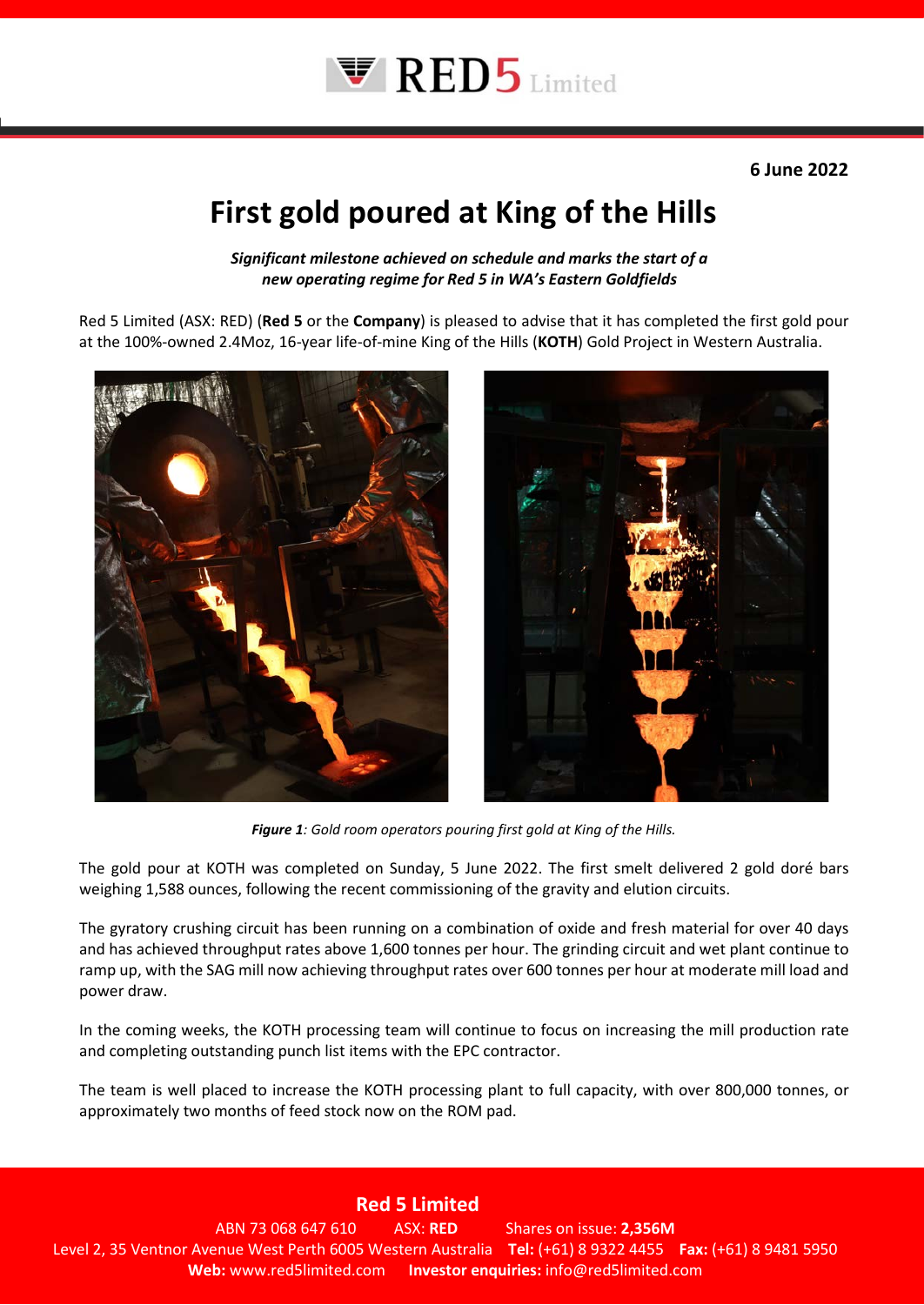

Red 5 Managing Director, Mark Williams, said the first gold pour marked a huge milestone for the Company and its shareholders.

*"We can all be proud of this achievement. It marks the beginning of a new era for Red 5, with the new 4.7Mtpa King of the Hills processing plant set to become a highly efficient production hub.*

*There are promising signs regarding future throughput potential and with two months of feed stocks ready for processing and mining now well established, we have a strong platform to build upon.*

*I would also like to take this opportunity to thank everyone who has assisted us in getting to first gold within the scheduled timeframe, amid the backdrop of a very challenging environment."*



*Figure 2: KOTH General Manager, Neal Valk [centre] congratulates Processing Manager Chris Witt [right] with Mining Manager Andrew McRae [left] holding Red 5's first gold bar poured at King of the Hills on 5 June 2022.*

**ENDS**

Authorised for release by the Board.

For more information:

## **Investors/Shareholders:**

Patrick Duffy, Chief Corporate Development Officer Mark Williams, Managing Director Red 5 Limited Telephone: +61 8 9322 4455

## **Media:**

Nicholas Read / Kate Bell Read Corporate

Telephone: +61 8 9388 1474